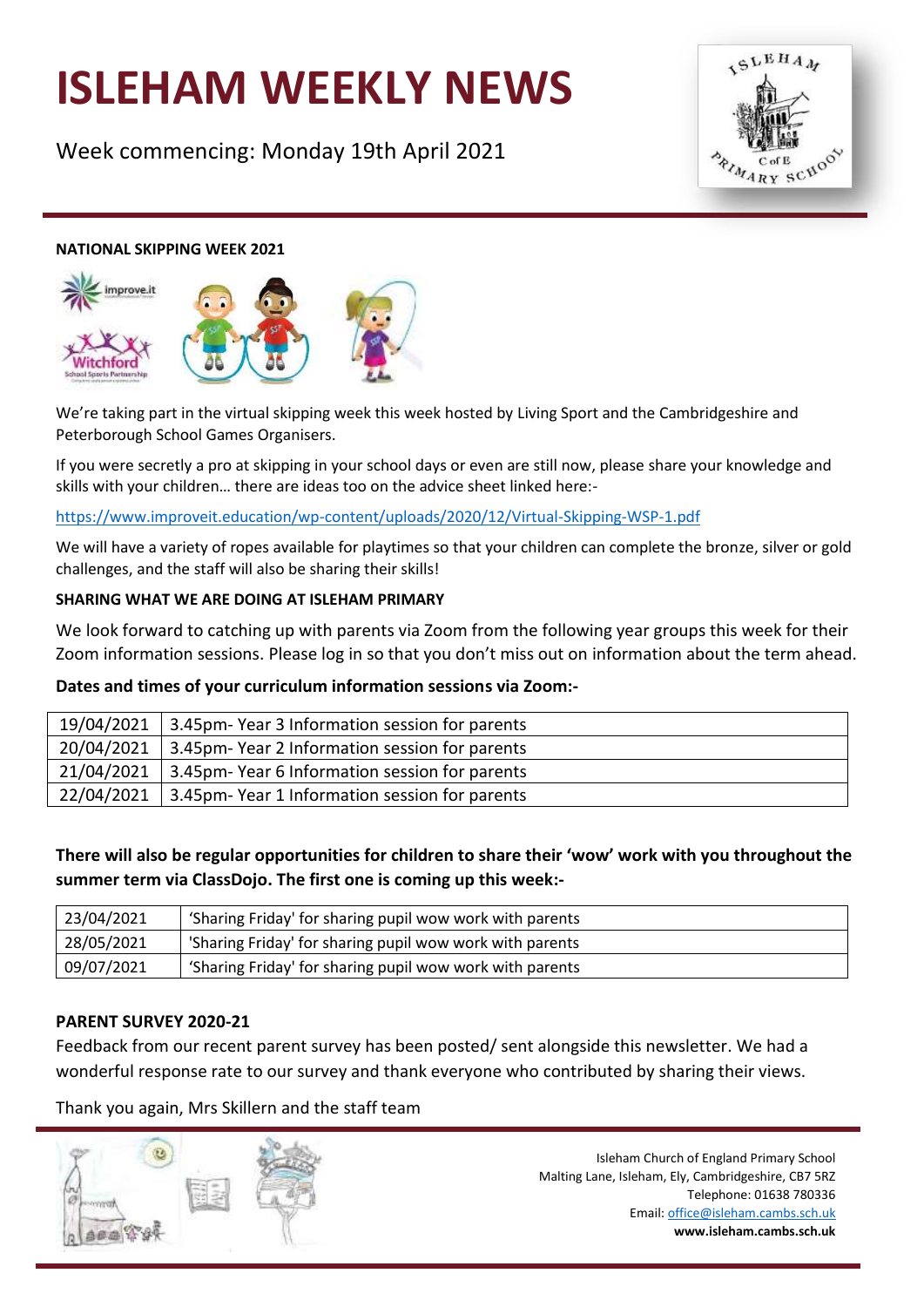#### **WORK TO SHARE- RECPTION FIRE FIGHTERS**



Recetion have been busy learning about fire fighters. It looks like they have been very busy indeed.

## **SCHOOL MENU THIS WEEK**

|                        | Monday                       | Tuesday                           | Wednesday                    | Thursday                                                            | Friday                                                          | Available                                                                                                                                                                               |
|------------------------|------------------------------|-----------------------------------|------------------------------|---------------------------------------------------------------------|-----------------------------------------------------------------|-----------------------------------------------------------------------------------------------------------------------------------------------------------------------------------------|
| Freshly<br>baked bread | Poppy seed<br>bloomer        | Wholemeal                         | <b>Garlie bread</b>          | Rosemary<br>wholemeal                                               | Focaccia                                                        | every day:<br>· Seasonal                                                                                                                                                                |
| Menu choice            | <b>Macaroni Cheese</b>       | Beef Burger in a<br><b>Bun</b>    | <b>Beef Lasagne</b>          | <b>Roasted Pork with</b><br>roasted potatoes &<br>Yorkshire pudding | <b>Fish Fingers &amp;</b><br>chips with garden<br>peas or beans | vegetables<br>· Selection of<br>fresh salad                                                                                                                                             |
| Menu choice            | Jacket Potato with<br>cheese | Jacket Potato with<br>cheese/tuna | Jacket Potato with<br>cheese | Quorn Fillet with<br>roasted potatoes &<br>Yorkshire pudding        | <b>Jacket Potato with</b><br>cheese                             | $\begin{array}{c} \mathcal{S} = \mathit{conv\_of\_out\_function} \\ \mathit{else\_type\_P} \mathit{le} \mathit{true\_out\_out\_in} \\ \mathit{else\_type\_in\_in\_out\_in} \end{array}$ |
| Menu choice<br>3       | Cheese roll                  | Cheese roll                       | Cheese roll                  | Cheese roll                                                         | Cheese roll                                                     |                                                                                                                                                                                         |
| <b>Desserts</b>        | <b>Fruit Flapjack</b>        | <b>Strawberry Mousse</b>          | Chocolate Brownie            | Ice Cream                                                           | Gingerbread                                                     |                                                                                                                                                                                         |
|                        | Sliced fresh fruit           | Sliced fresh fruit                | Sliced fresh fruit           | Sliced fresh fruit                                                  | Sliced fresh fruit                                              |                                                                                                                                                                                         |

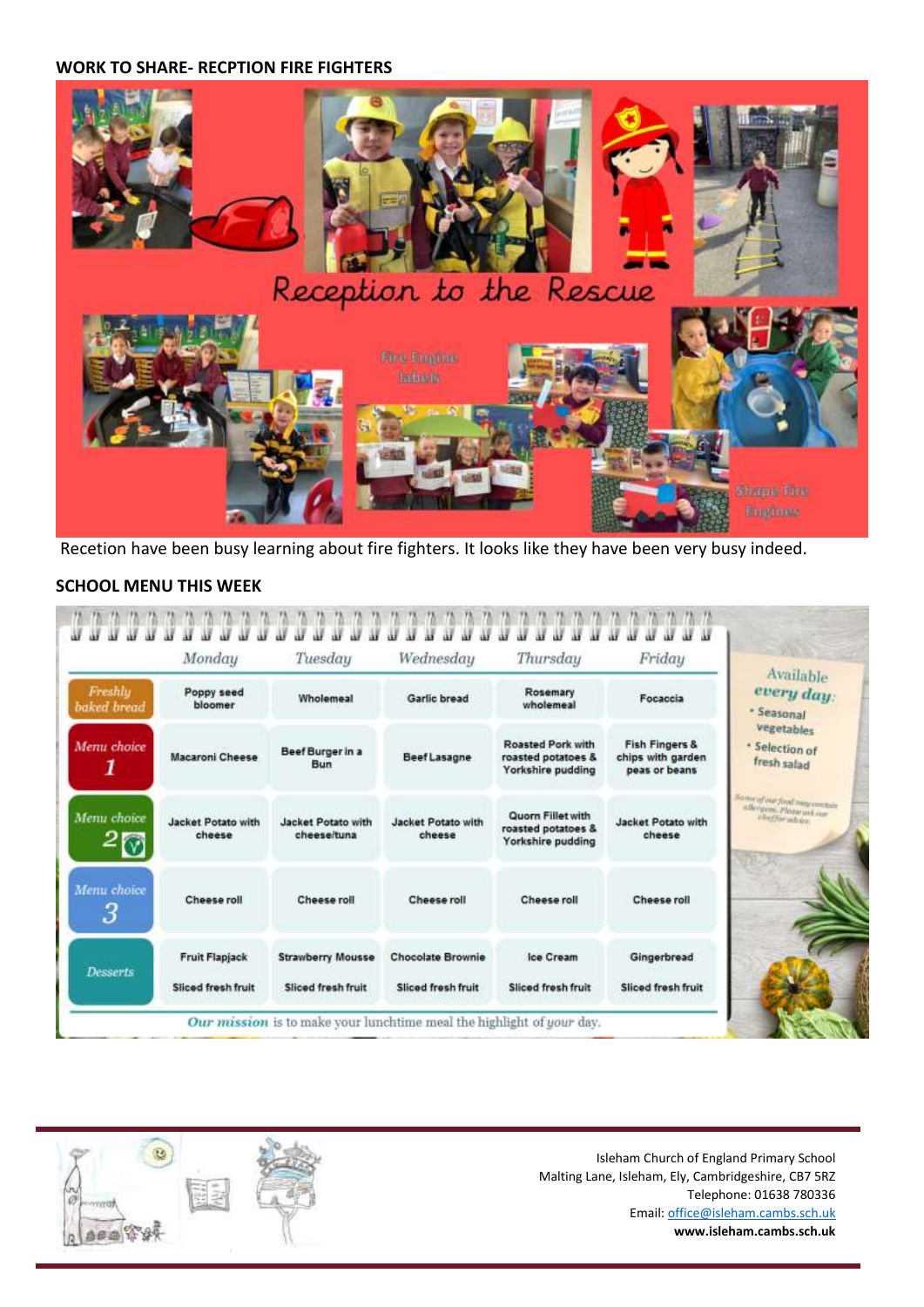## **PARENT TEACHER ASSOCIATION (INCORPORATING ISLEHAM SWIMMING POOL ASSOCIATION)**



Don't forget that our next PTA (& ISPA) meeting will take place THIS WEEK via Zoom on Wednesday 21.4.21 at 4pm.

The Zoom code for the meeting is

868 6288 8625

037579

**SCHOOL SWIMMING SESSIONS, RESUS FIRST AID TRAINING FOR PARENTS AND PARENT SWIMMING HELPER TRAINING**

**We aim to open the school pool for swimming lessons in class bubble groups for all pupils from the week commencing Monday 10th May 2021, and are delighted that experienced swimming coach Mrs Read will once again be joining our teaching team to lead the sessions.**

With this in mind, we will be holding a **RESUS session for parents** who may wish to use the school pool with their children, in the school hall on Wednesday 28.4.21 at 3.30pm OR 6.00pm. (Steve Everett has added a later time for working parents to attend). The area will be well ventilated and social distancing rules will apply. It would be best for alternative arrangements to be made for children due to space constraints on this occasion. There will be no creche for school-aged pupils or for younger siblings.

#### **Please book using the Survey monkey link at the bottom of this page**

We will also be running **Volunteer safeguarding sessions** for ALL parents who wish to support school swim sessions. Parents play an essential role in supervising children in the to-ing and fro-ing to the school pool.

Obviously, our practices will need to be Covid-safe this year and ALL parent volunteers will need to have carried out our safety training and agree to follow our updated protocols, so it is essential that each parent books in for one of our PARENT VOLUNTEER safety sessions which will cover Covid-safety and safeguarding.

#### **Again, please book via the link below:-**

# **<https://www.surveymonkey.co.uk/r/LLQSWSY>**



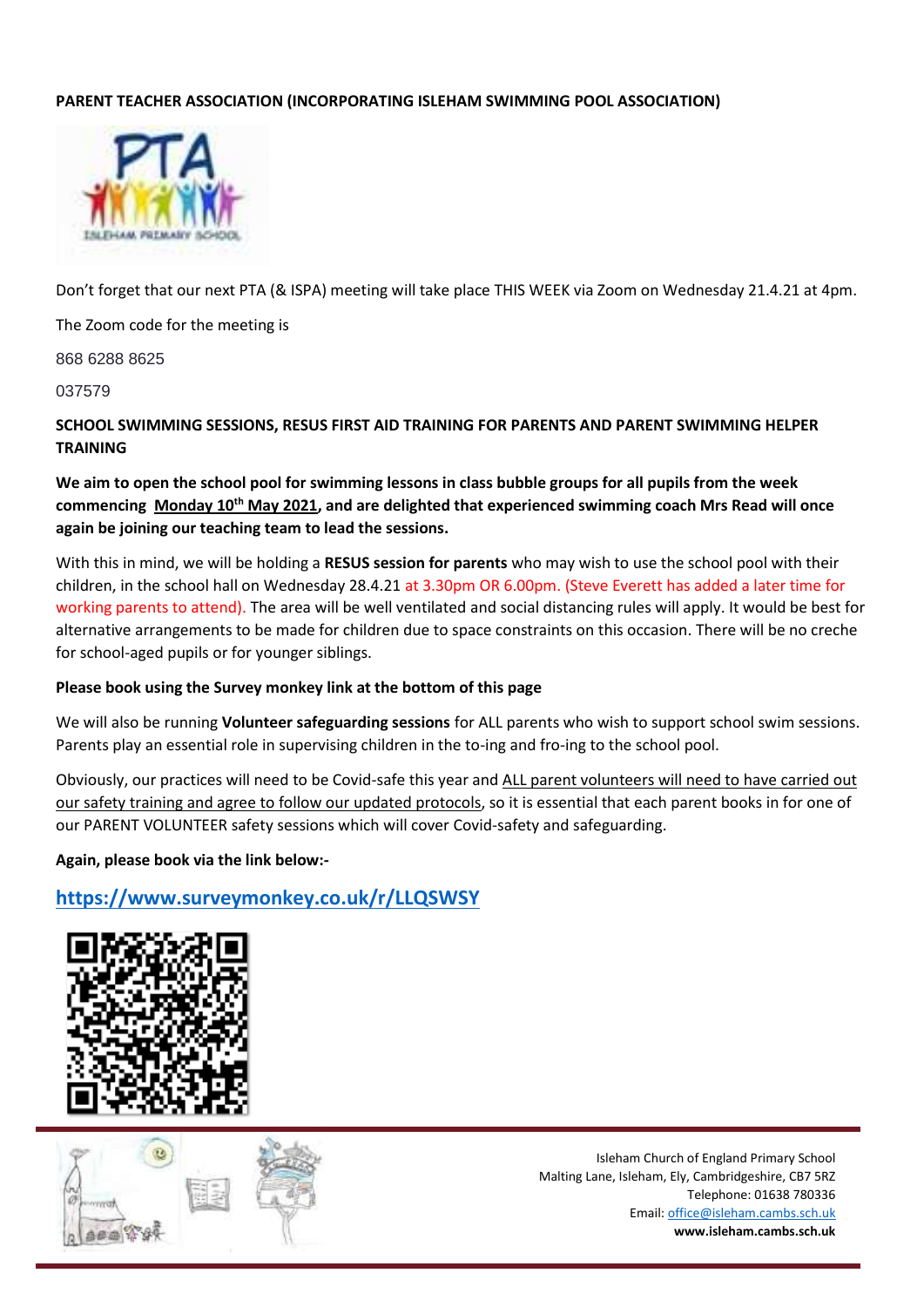#### **YEAR 5 CREATIVITY**

Please find below some photographs of the excellent salads created by Year 5 in their recent food technology sessions- the children designed and created salads with a carbohydrate base, protein element and fibre. They look delicious Year 5- well done.



Year 5 have also been busy recording a school song based on our values, and were introduced to recording and mixing music. The children devised the actions as a class - having been given the brief to make the song accessible from Reception to Year 6. There are a couple of still images from the video below. We will be practising the song in the coming weeks, and hope we can share it with you at our forthcoming summer concert!



## **ASSEMBLIES & MUSIC THIS WEEK**

This week we will be thinking about the democratic process and voting as we vote in our class ambassadors and school ambassadors (from Year 6) for the remainder of the school year, and our values assebmlies also focus on the value of service.

Our Picture News assembly is about flags:- 'Should we be allowed to fly flags anywhere?'



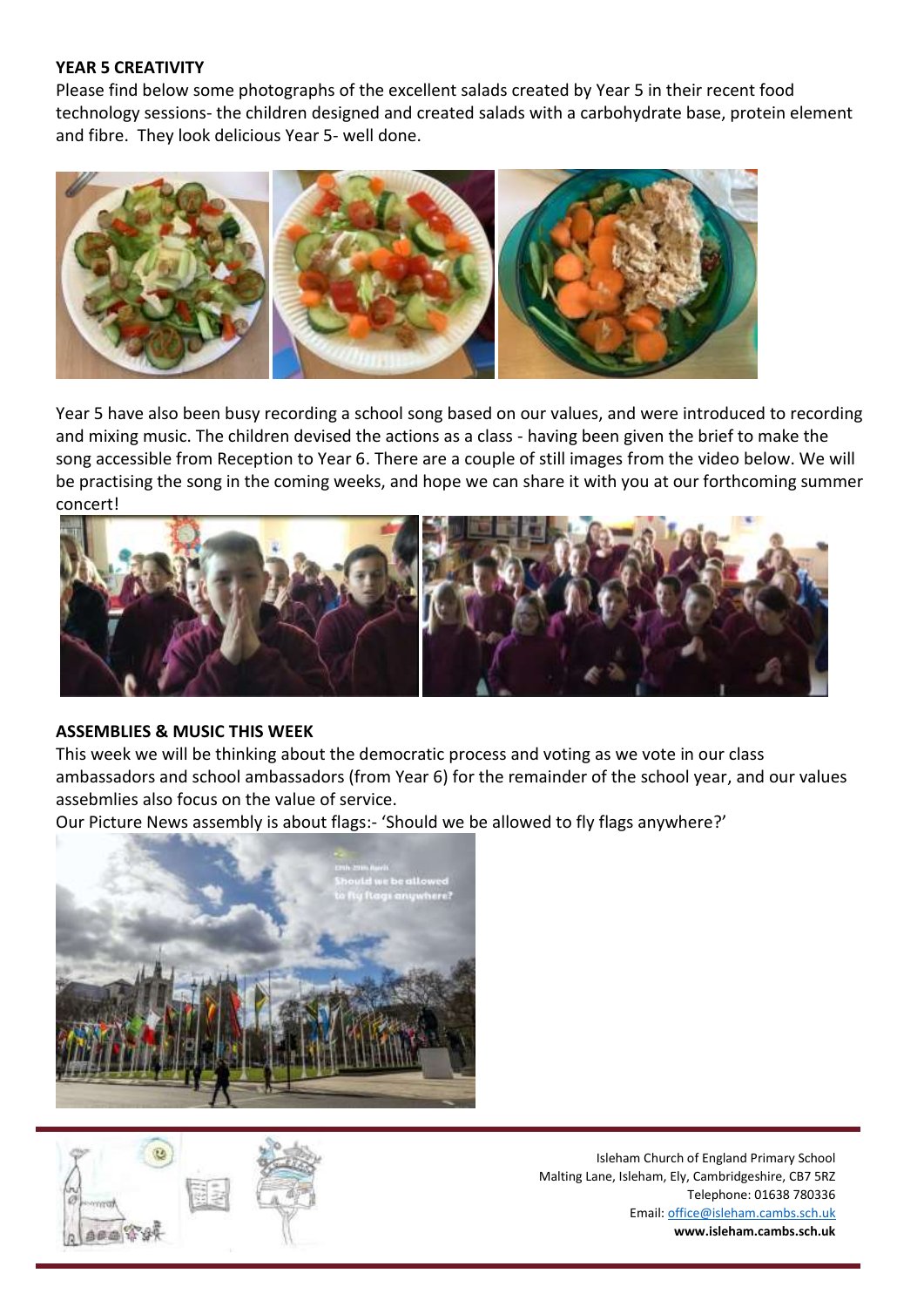# **TERM DATES- SUMMER 2021- The dates below are provided for guidance- any changes will be notified week by week by marking them in red.**

| 19/04/2021 | NATIONAL SKIPPING WEEK, 3.45pm- Year 3 Information session for parents |
|------------|------------------------------------------------------------------------|
| 20/04/2021 | 3.45pm-Year 2 Information session for parents                          |
|            | 3.45pm-Year 6 Information session for parents,                         |
| 21/04/2021 | 4pm-PTA Meeting-helpers plan for the term                              |
|            | 3.45pm-Year 1 Information session for parents,                         |
| 22/04/2021 | 4.00pm- Parent swim volunteer training via Zoom                        |
| 23/04/2021 | 'Sharing Friday' for sharing pupil wow work with parents via ClassDojo |
| 24/04/2021 |                                                                        |
| 25/04/2021 |                                                                        |
| 26/04/2021 | 4.00pm- Parent swim volunteer training via Zoom                        |
| 27/04/2021 |                                                                        |
| 28/04/2021 | RESUS Training for parents and staff 3.30pm OR 6.00pm                  |
| 29/04/2021 | 9.00am- Parent swim volunteer training via Zoom                        |
| 30/04/2021 |                                                                        |
| 01/05/2021 |                                                                        |
| 02/05/2021 |                                                                        |
| 03/05/2021 | <b>BANK HOLIDAY- NO SCHOOL</b>                                         |
| 04/05/2021 | 6.30pm-Resources Ctte followed by full govs                            |
| 05/05/2021 |                                                                        |
| 06/05/2021 |                                                                        |
| 07/05/2021 |                                                                        |
| 08/05/2021 |                                                                        |
| 09/05/2021 |                                                                        |
| 10/05/2021 | <b>SWIMMING STARTS</b>                                                 |
| 11/05/2021 | 6.30pm- P&S Cttee via Zoom                                             |
| 12/05/2021 |                                                                        |
| 13/05/2021 |                                                                        |
| 14/05/2021 |                                                                        |
| 15/05/2021 |                                                                        |
| 16/05/2021 |                                                                        |
| 17/05/2021 |                                                                        |
| 18/05/2021 |                                                                        |
| 19/05/2021 |                                                                        |
| 20/05/2021 |                                                                        |
| 21/05/2021 |                                                                        |
| 22/05/2021 |                                                                        |
| 23/05/2021 |                                                                        |
| 24/05/2021 |                                                                        |
| 25/05/2021 |                                                                        |
| 26/05/2021 |                                                                        |

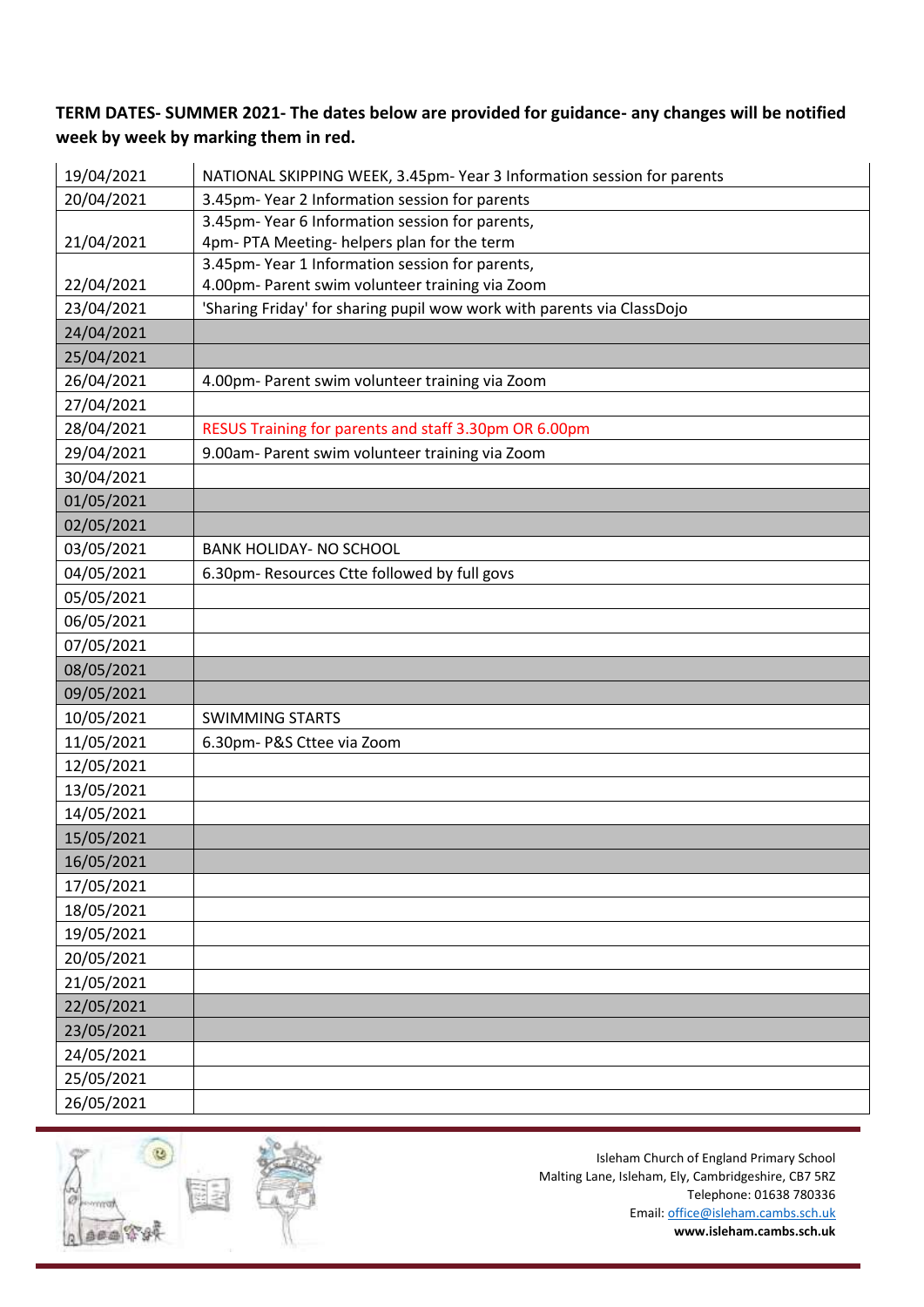| 27/05/2021 | 6.30pm Zoom meeting for new Reception (Sept 2021) intake families (tbc)                                                                                                             |
|------------|-------------------------------------------------------------------------------------------------------------------------------------------------------------------------------------|
| 28/05/2021 | 'Sharing Friday' for sharing pupil wow work with parents via ClassDojo                                                                                                              |
| 29/05/2021 |                                                                                                                                                                                     |
| 30/05/2021 |                                                                                                                                                                                     |
| 31/05/2021 | <b>HALF TERM</b>                                                                                                                                                                    |
| 01/06/2021 | <b>HALF TERM</b>                                                                                                                                                                    |
| 02/06/2021 | <b>HALF TERM</b>                                                                                                                                                                    |
| 03/06/2021 | <b>HALF TERM</b>                                                                                                                                                                    |
| 04/06/2021 | <b>HALF TERM</b>                                                                                                                                                                    |
| 05/06/2021 |                                                                                                                                                                                     |
| 06/06/2021 |                                                                                                                                                                                     |
| 07/06/2021 | Summer 2 APDR documents to SEN parents; New Reception intake can collect book bags and<br>forms throughout week- distanced tours by appointment (tbc)                               |
| 08/06/2021 | Story time at Pre-School 10.30am (tbc)                                                                                                                                              |
| 09/06/2021 |                                                                                                                                                                                     |
| 10/06/2021 | 6.30pm-Resources Ctte Meeting                                                                                                                                                       |
| 11/06/2021 |                                                                                                                                                                                     |
| 12/06/2021 |                                                                                                                                                                                     |
| 13/06/2021 |                                                                                                                                                                                     |
| 14/06/2021 |                                                                                                                                                                                     |
| 15/06/2021 |                                                                                                                                                                                     |
| 16/06/2021 | 6.30pm- Full Govs Meeting                                                                                                                                                           |
| 17/06/2021 | Story time at Pre-School 2.30pm (tbc)                                                                                                                                               |
| 18/06/2021 |                                                                                                                                                                                     |
| 19/06/2021 |                                                                                                                                                                                     |
| 20/06/2021 |                                                                                                                                                                                     |
| 21/06/2021 |                                                                                                                                                                                     |
| 22/06/2021 |                                                                                                                                                                                     |
| 23/06/2021 |                                                                                                                                                                                     |
| 24/06/2021 |                                                                                                                                                                                     |
| 25/06/2021 | pm- new Reception intake playground games 2.15pm-3.00pm (tbc)                                                                                                                       |
| 26/06/2021 |                                                                                                                                                                                     |
| 27/06/2021 |                                                                                                                                                                                     |
| 28/06/2021 | pm-Year 5 dress rehearsal                                                                                                                                                           |
|            | am- new intake playground games 9.30am-10.15am, pm- Year 6 dress rehearsal, 3.30pm-<br>Residential Meeting for CURRENT Year 6 (kit lists, room preferences etc), 6.30pm-Year 5 play |
| 29/06/2021 | 'Rock Bottom'                                                                                                                                                                       |
| 30/06/2021 | Whole school sports events-timings tbc                                                                                                                                              |
| 01/07/2021 | pm-Year 6 final dress rehearsal, 6.30pm-Year 6 production                                                                                                                           |
| 02/07/2021 | Reserve date- Whole school sports events                                                                                                                                            |
| 03/07/2021 |                                                                                                                                                                                     |
| 04/07/2021 |                                                                                                                                                                                     |
| 05/07/2021 | <b>SCIENCE WEEK</b>                                                                                                                                                                 |
| 06/07/2021 | SVC Transition Day (Y6) SEN only                                                                                                                                                    |
| 07/07/2021 | SVC Transition Day (Y6) Young Carers/ extra visit                                                                                                                                   |